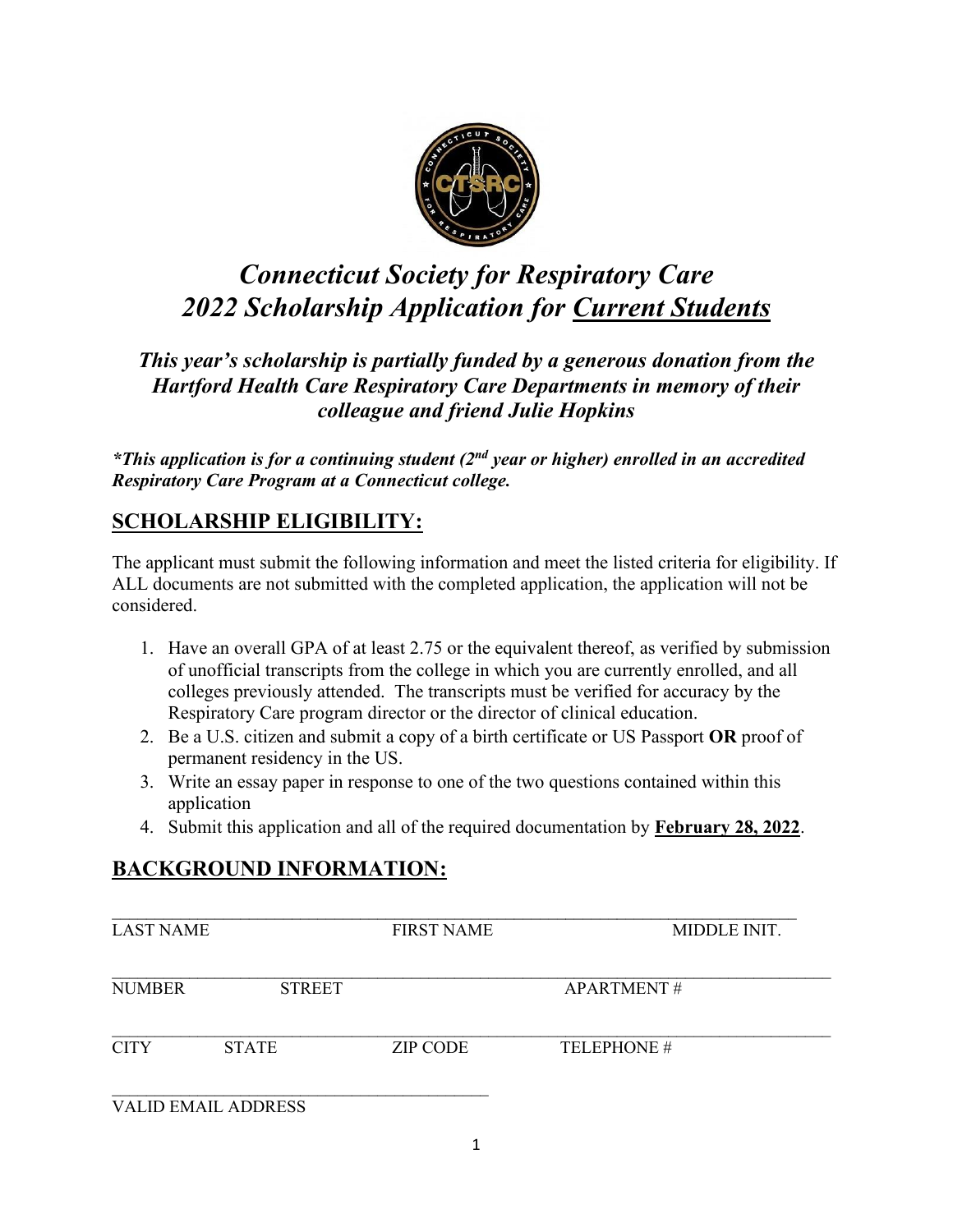## **WORK EXPERIENCE:**

Beginning with your most recent work experience, list your employment. Use separate paper if more space is required:

| Employer_               | Dates Employed |
|-------------------------|----------------|
| <b>Employer Address</b> | Position       |
| Employer                | Dates Employed |
| <b>Employer Address</b> | Position       |
| Employer                | Dates Employed |
| <b>Employer Address</b> | Position       |

#### **APPLICANT INFORMATION:**

College Now Attending: (Name, Town, State) \_\_\_\_\_\_\_\_\_\_\_\_\_\_\_\_\_\_\_\_\_\_\_\_\_\_\_\_\_\_\_\_\_\_\_\_\_\_\_\_\_\_\_\_\_

Number of years attended \_\_\_\_\_\_ Expected date of graduation: \_\_\_\_\_\_\_\_\_\_\_\_\_\_\_\_\_\_\_\_

## **EXTRACURRICULAR/COMMUNITY SERVICE** (attach separate sheet if necessary)

| <b>Type of Activity</b> | <b>Position Held</b> | <b>Years Participating</b> |
|-------------------------|----------------------|----------------------------|
|                         |                      |                            |
|                         |                      |                            |
|                         |                      |                            |
|                         |                      |                            |
|                         |                      |                            |
|                         |                      |                            |
|                         |                      |                            |
|                         |                      |                            |
|                         |                      |                            |
|                         |                      |                            |
|                         |                      |                            |